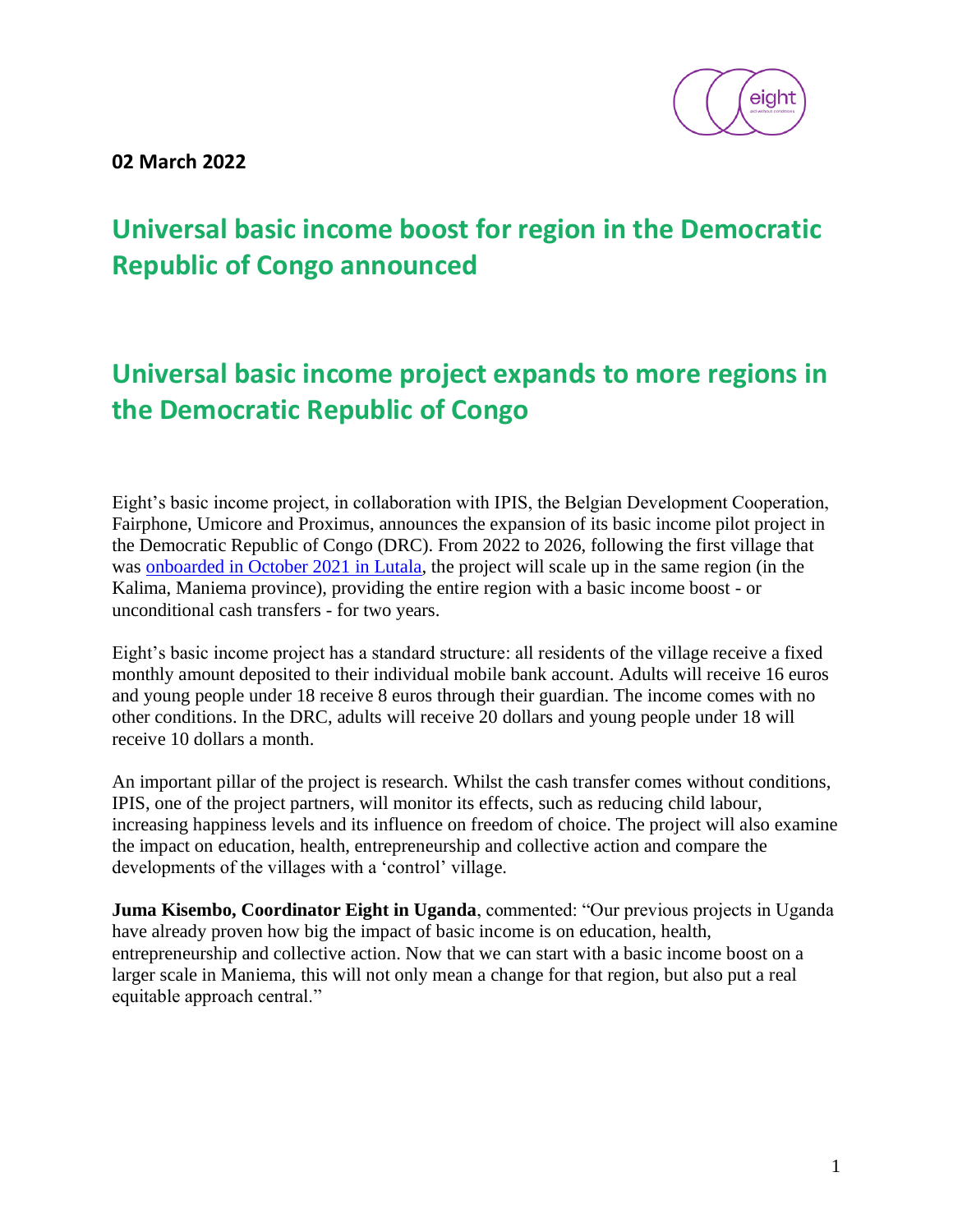

The Democratic Republic of Congo (DRC) is particularly affected by poverty, with 37% of its population identified as severely multidimensionally poor, and 77% of the population living on less than 1.90 USD per day. Even though the DRC is one of the richest countries in the world in terms of mineral wealth (in 2011 the DRC's untapped mineral reserves were estimated to be worth 24 trillion USD), this wealth does not contribute to local development, and does not lift local artisanal and small-scale mining (ASM) communities out of poverty - for example, in Eastern Congo. In a [study commissioned by Fairphone,](https://www.fairphone.com/wp-content/uploads/2020/05/Fairphone-report_final.pdf) IPIS estimated that the income of miner households with one breadwinner in artisanal 3T (tin, tantalum, tungsten) did not cover costs of basic needs in the mining areas of Itebero (North Kivu) and Nzibira (South Kivu). In the first village that was onboarded, 32.5% of the villagers work as tin miners. Most of the miners combine mining with another job (mainly farming), namely 92%. Interestingly, only a small minority of the miners possess a miner's card, and a majority does not use protective equipment while working in the mine. The project will assess whether these working conditions change as a result of the UTC.

In 2022, Eight will also expand its project in Uganda, where the focus will be on climate change. It will investigate how an unconditional cash transfer can positively influence the effects of climate change. The basic income boost would go to people suffering from the effects of flooding caused by climate change.

More details about this will be communicated in a few months.

Read more in the baseline study here: [https://ipisresearch.be/publication/unconditional-cash](https://ipisresearch.be/publication/unconditional-cash-transfers-in-the-drc-a-comparative-baseline-study-in-an-artisanal-mining-zone-in-maniema-province/)[transfers-in-the-drc-a-comparative-baseline-study-in-an-artisanal-mining-zone-in-maniema](https://ipisresearch.be/publication/unconditional-cash-transfers-in-the-drc-a-comparative-baseline-study-in-an-artisanal-mining-zone-in-maniema-province/)[province/](https://ipisresearch.be/publication/unconditional-cash-transfers-in-the-drc-a-comparative-baseline-study-in-an-artisanal-mining-zone-in-maniema-province/)

#### **Note to the editor**

#### **About Eight**

EIGHT demonstrated in a pilot project - which ran from January 2017 to January 2019 - that it is possible to give money directly to people in poverty without relying on large institutions or large budgets. Simple cell phones, mobile money and the support of a small but committed group of entrepreneurs and effective altruists made this possible.

Study after study shows that the official support going to the South today mainly strengthens existing elites. So, there is no trickle-down effect on people in extreme poverty.

Crazy Money is the award-winning feature documentary on Eight's pilot project in Busibi. It is available on digital[:](http://www.crazymoney.world/watchnow) [www.crazymoney.world/watchnow](http://www.crazymoney.world/watchnow)

More info[:](http://www.eight.world/) [www.eight.world](http://www.eight.world/)